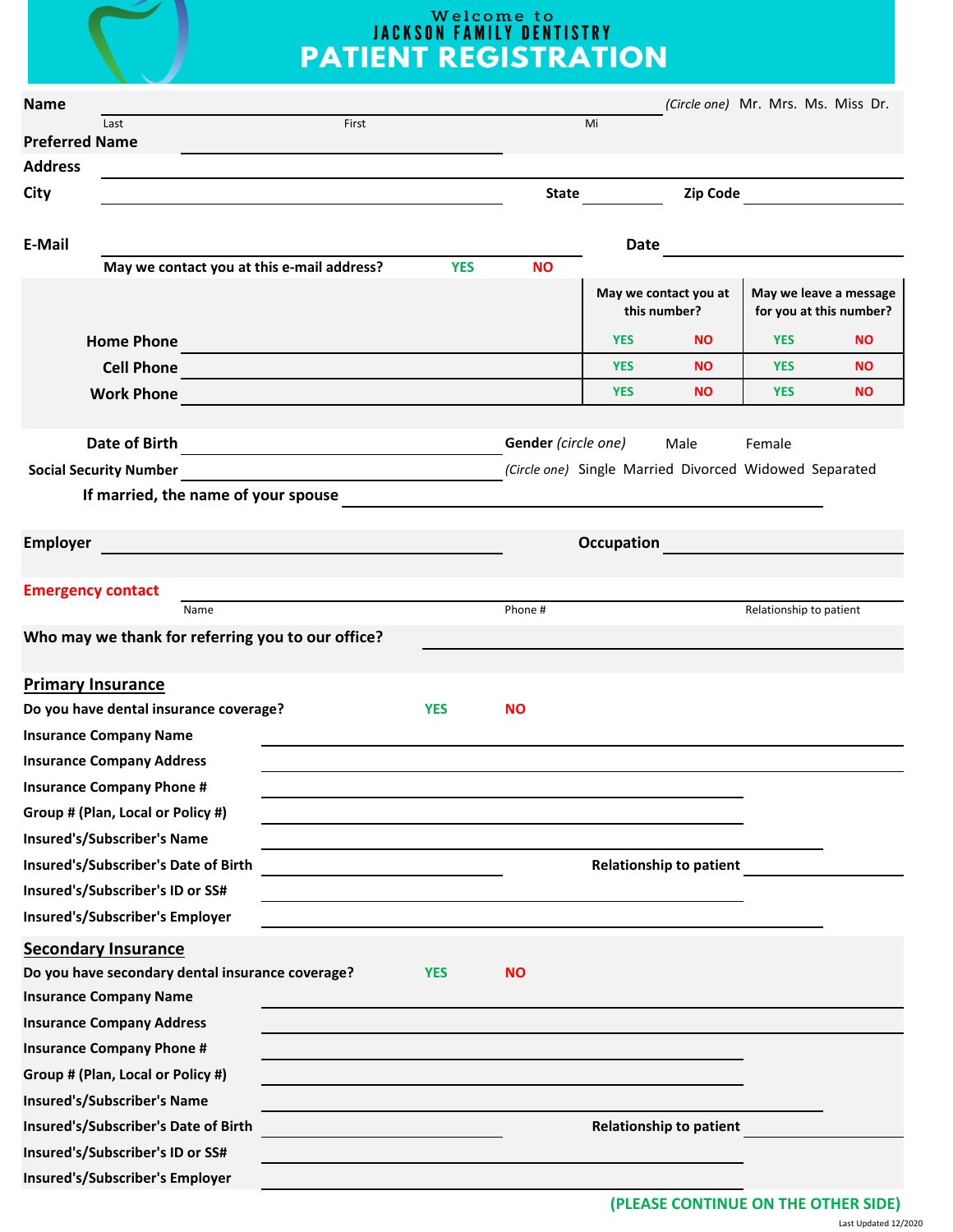**Name of Previous Dentist**

**Previous Dentist Address**

**Previous Dentist Phone Number**

### **Consent**

1. I authorize the doctor and/or designated staff to take x‐rays, study models, photograph and any other diagnostic aids deemed appropriate by the doctor to make a thorough diagnosis of my dental needs.

2. Upon such diagnosis, I authorize the doctor to perform all recommended treatment mutually agreed upon by me, and to employ such assistance as required to provide proper care.

3. I consent to the use of appropriate medication and therapy as deemed necessary. I fully understand that using anesthetic agents embodies a certain risk.

| <b>Patient/Parent/Guardian Signature</b> |                                                                                                                                                                                                                                                                                                                                                                                                      | <b>Date</b> |  |
|------------------------------------------|------------------------------------------------------------------------------------------------------------------------------------------------------------------------------------------------------------------------------------------------------------------------------------------------------------------------------------------------------------------------------------------------------|-------------|--|
|                                          |                                                                                                                                                                                                                                                                                                                                                                                                      |             |  |
|                                          |                                                                                                                                                                                                                                                                                                                                                                                                      |             |  |
| with my informed consent.                | I understand that the information that I have given today is correct to the best of my knowledge. I also understand that this<br>information will be held in the strictest confidence and it is my responsibility to inform this office of any changes in my medical<br>status. I authorize the dental staff to perform any necessary dental services that I may need during diagnosis and treatment |             |  |
|                                          |                                                                                                                                                                                                                                                                                                                                                                                                      |             |  |
| <b>Patient/Parent/Guardian Signature</b> |                                                                                                                                                                                                                                                                                                                                                                                                      | <b>Date</b> |  |

#### **Payment is due in full at the time of treatment**

(Unless prior arrangements have been approved.)

I understand that I am responsible for payment of services rendered and also responsible for paying any co‐payment, co‐ insurance, and deductibles that my insurance does not cover. I hereby authorize payment directly to Jackson Family Dentistry of the group insurance benefits otherwise payable to me. I understand that I am responsible for all costs of dental treatment. I hereby authorize release of any information, including the diagnosis and records of treatment or examination rendered, to my insurance company.

**Patient/Parent/Guardian Signature Date** 

We accept Visa, Master Card, Discover, cash and/or check.

mandated by OSHA, the CDC, and the ADA. Our office is HIPAA Compliant and is committed to meeting and exceeding the standards of infection control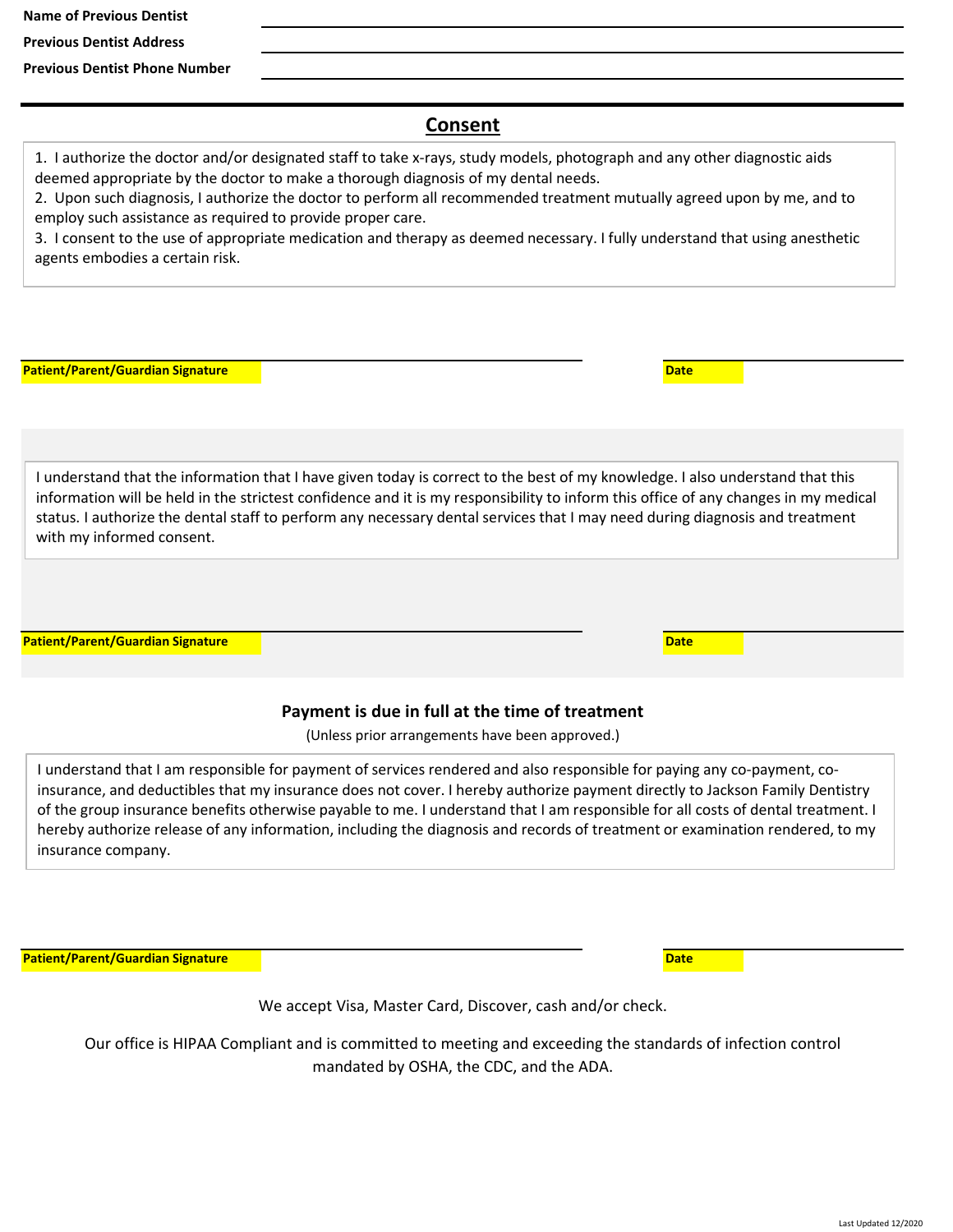

## **JACKSON FAMILY DENTISTRY MEDICAL HISTORY**

| Name:<br>Date:                                                           |                                                                                                   |           |                                                                                                                          |           |           |                                       |            |           |
|--------------------------------------------------------------------------|---------------------------------------------------------------------------------------------------|-----------|--------------------------------------------------------------------------------------------------------------------------|-----------|-----------|---------------------------------------|------------|-----------|
| Your current physical health is:                                         | Good                                                                                              |           | Fair<br>Poor                                                                                                             |           |           |                                       |            |           |
| Do you use tobacco (smoking, snuff, chew, bidis)? Yes No                 |                                                                                                   |           |                                                                                                                          |           |           |                                       |            |           |
|                                                                          | If so, how interested are you in stopping? (circle one) VERY<br>SOMEWHAT<br><b>NOT INTERESTED</b> |           |                                                                                                                          |           |           |                                       |            |           |
| Do you drink alcoholic beverages? Yes No                                 |                                                                                                   |           |                                                                                                                          |           |           |                                       |            |           |
| If yes, how much alcohol do you consume per week                         |                                                                                                   |           |                                                                                                                          |           |           |                                       |            |           |
|                                                                          |                                                                                                   |           | Do you use controlled substances (drugs not prescribed to you or illegal)? Yes                                           | <b>No</b> |           |                                       |            |           |
|                                                                          |                                                                                                   |           | Joint Replacement: Have you had an orthopedic total joint (hip, knee, elbow, finger, shoulder) replacement? Yes          |           |           | <b>No</b>                             |            |           |
| Date:                                                                    |                                                                                                   |           | If yes, do you have to be pre-medicated? Yes                                                                             |           |           | <b>No</b>                             |            |           |
|                                                                          |                                                                                                   |           | Have you ever taken or plan on taking Fosamax®, Actonel®, or any other bisphosphonate?                                   |           |           | <b>Yes</b><br><b>No</b>               |            |           |
| Have you ever taken the drug Phen-Fen or Redux? Yes                      |                                                                                                   |           | <b>No</b>                                                                                                                |           |           |                                       |            |           |
|                                                                          |                                                                                                   |           | Medications: Are you currently taking or have you recently taken any prescription or over the counter medicine(s)?       |           |           |                                       | <b>Yes</b> | <b>No</b> |
|                                                                          |                                                                                                   |           | If so, please list all, including vitamins, natural or herbal preparations and/or diet supplements:                      |           |           |                                       |            |           |
| For Women:                                                               |                                                                                                   |           |                                                                                                                          | Yes       | No        |                                       |            |           |
| Are you using a prescribed method of birth control?                      |                                                                                                   |           |                                                                                                                          |           |           |                                       |            |           |
| Are you pregnant or think you may be pregnant?                           |                                                                                                   |           |                                                                                                                          |           |           | Number of weeks                       |            |           |
| Are you nursing?                                                         |                                                                                                   |           |                                                                                                                          |           |           |                                       |            |           |
|                                                                          |                                                                                                   |           |                                                                                                                          |           |           |                                       |            |           |
| Are you allergic to any of the following? Please mark (x) your responses |                                                                                                   |           |                                                                                                                          |           |           |                                       |            |           |
|                                                                          | Yes                                                                                               | <b>No</b> |                                                                                                                          | Yes       | <b>No</b> |                                       |            |           |
| Animals                                                                  |                                                                                                   |           | Iodine                                                                                                                   |           |           | Please list any other drugs/materials |            |           |
| Antibiotics (Please detail to right)                                     |                                                                                                   |           | Latex (rubber)                                                                                                           |           |           | that you are allergic to:             |            |           |
| Aspirin                                                                  |                                                                                                   |           | <b>Local Anesthetics</b>                                                                                                 |           |           |                                       |            |           |
| <b>Barbiturates or sedatives</b>                                         |                                                                                                   |           | <b>Metals</b>                                                                                                            |           |           |                                       |            |           |
| Codeine or other narcotics                                               |                                                                                                   |           | Sulfa Drugs                                                                                                              |           |           |                                       |            |           |
| Food                                                                     |                                                                                                   |           |                                                                                                                          |           |           |                                       |            |           |
|                                                                          |                                                                                                   |           | Please mark (x) your response to indicate if you have or have not had any of the following diseases or medical problems. |           |           |                                       |            |           |
| Do you have any of the following? Please mark (x) your responses         |                                                                                                   |           |                                                                                                                          | Yes       | <b>No</b> |                                       | Yes        | No        |
| Artificial prosthetic heart valve                                        |                                                                                                   |           |                                                                                                                          |           |           | <b>Excessive urination</b>            |            |           |
| Previous infective endocarditis                                          |                                                                                                   |           |                                                                                                                          |           |           | <b>Fainting Spells</b>                |            |           |
| Damaged heart valves                                                     |                                                                                                   |           |                                                                                                                          |           |           | Fever Blisters/Cold Sores             |            |           |
| Congenital heart defect                                                  |                                                                                                   |           |                                                                                                                          |           |           | Fibromyalgia                          |            |           |
| Mitral Valve Prolapse                                                    |                                                                                                   |           |                                                                                                                          |           |           | <b>Frequent Headaches</b>             |            |           |
| Artial fibrillation                                                      |                                                                                                   |           |                                                                                                                          |           |           | <b>GERD</b>                           |            |           |
|                                                                          | Yes                                                                                               | <b>No</b> |                                                                                                                          | Yes       | <b>No</b> | Glaucoma                              |            |           |
| <b>Abnormal Bleeding</b>                                                 |                                                                                                   |           | <b>Bronchitis</b>                                                                                                        |           |           | Gout                                  |            |           |
| Alcohol/Drug Abuse                                                       |                                                                                                   |           | Cancer/Chemotherapy                                                                                                      |           |           | Hay Fever<br><b>Heart Attack</b>      |            |           |
| Alzheimer's Disease<br>Anemia                                            |                                                                                                   |           | Celiac Disease<br>Chest Pain (Angina Pectoris)                                                                           |           |           | <b>Heart Murmur</b>                   |            |           |
| <b>Arthritis</b>                                                         |                                                                                                   |           | Chronic Cough                                                                                                            |           |           | <b>Heart Surgery</b>                  |            |           |
| <b>Artificial Bones/Joints</b>                                           |                                                                                                   |           | Colitis                                                                                                                  |           |           | Hemophilia                            |            |           |
| <b>Artificial Valves</b>                                                 |                                                                                                   |           | Diabetes Type I                                                                                                          |           |           | <b>Hepatitis A</b>                    |            |           |
| Asthma                                                                   |                                                                                                   |           | Diabetes Type II                                                                                                         |           |           | <b>Hepatitis B</b>                    |            |           |
| Autoimmune disease                                                       |                                                                                                   |           | <b>Difficulty Breathing</b>                                                                                              |           |           | Hepatitis C                           |            |           |
| <b>Blood Disorders</b>                                                   |                                                                                                   |           | Emphysema                                                                                                                |           |           | <b>High Blood Pressure</b>            |            |           |
| <b>Blood Transfusion</b>                                                 |                                                                                                   |           | Epilepsy                                                                                                                 |           |           | HIV+/AIDS                             |            |           |

**(PLEASE CONTINUE ON THE OTHER SIDE)**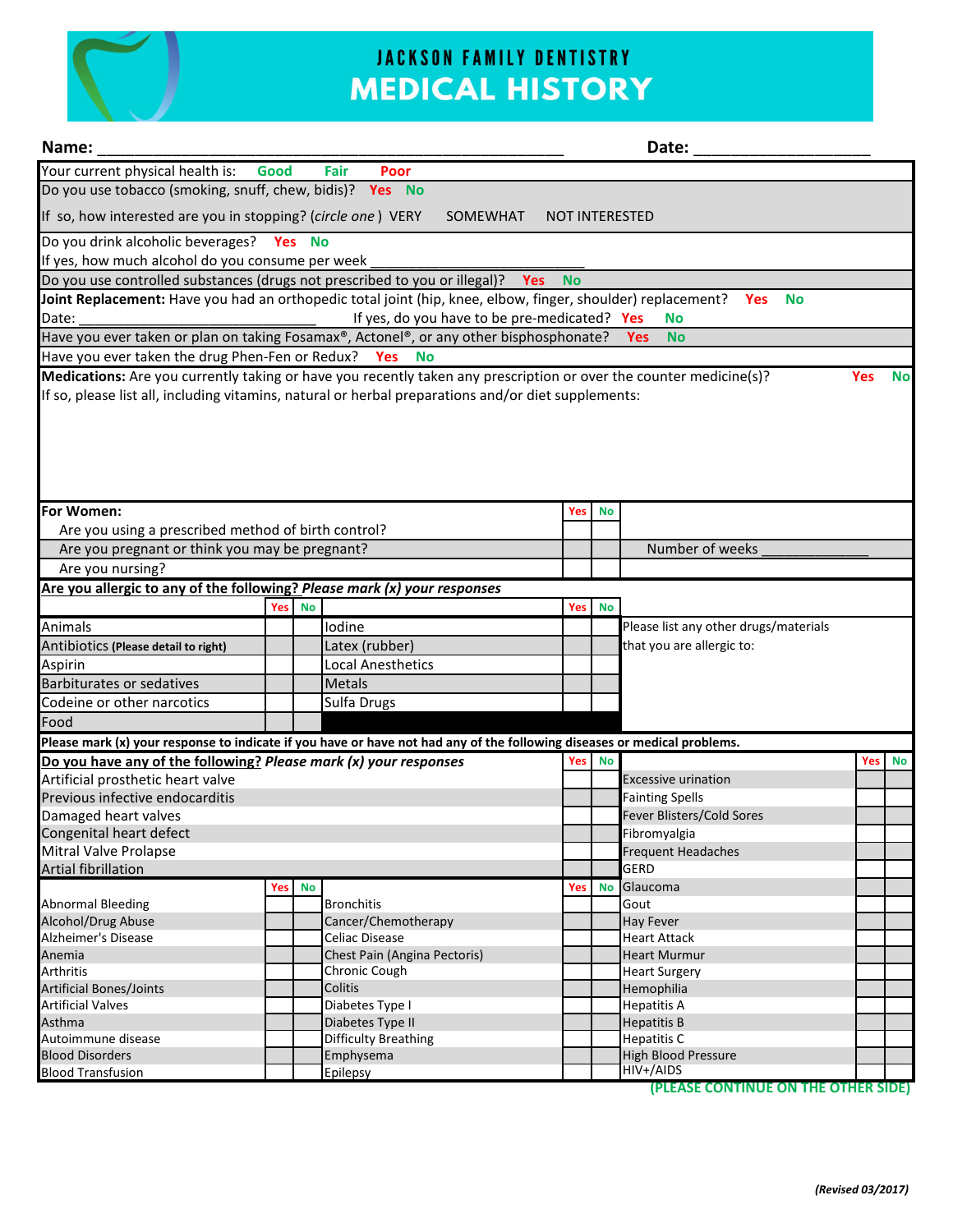#### **Do you have any of the following?** *Please mark (x) your responses (CONTINUED FROM PREVIOUS PAGE)*

|                              | Yes No |                                   | Yes No |                           | Yes No |
|------------------------------|--------|-----------------------------------|--------|---------------------------|--------|
| Hypoglycemia                 |        | Parathyroid Disease               |        | <b>Stroke</b>             |        |
| Kidney Dialysis              |        | <b>Psychiatric Problems</b>       |        | Swollen Ankles/Feet/Hands |        |
| Kidney Problems              |        | Rheumatic Fever/Scarlet Fever     |        | <b>Thyroid Problems</b>   |        |
| Liver Problems               |        | <b>Radiation Treatment</b>        |        | Tuberculosis (TB)         |        |
| Low Blood Pressure           |        | <b>Recurrent Infections</b>       |        | <b>Tumor or Growths</b>   |        |
| Lung Problems                |        | <b>Seizures</b>                   |        | <b>Ulcers</b>             |        |
| Lupus                        |        | <b>Sexual Transmitted Disease</b> |        | <b>Yellow Jaundice</b>    |        |
| Nervous Disorder             |        | Shingles                          |        |                           |        |
| Neurological Disorder        |        | Sickle Cell Disease/Traits        |        |                           |        |
| Night Sweats                 |        | Sinus Trouble                     |        |                           |        |
| Organ Transplant             |        | <b>Siogrens</b>                   |        |                           |        |
| Osteoporosis/Paget's Disease |        | Sleep Disorder                    |        |                           |        |
| Pacemaker                    |        | Stomach/Intestinal Disease        |        |                           |        |

| Are you now under the care of a physician? Yes<br><b>No</b><br>(if yes, please complete next two sections)                        |                                 |
|-----------------------------------------------------------------------------------------------------------------------------------|---------------------------------|
| <b>Physician Name:</b>                                                                                                            | Phone: <i>Include area code</i> |
| Address/City/State/Zip Code:                                                                                                      |                                 |
| Has there been any change in your general health within the past year?<br><b>No</b><br><b>Yes</b><br>If yes, please explain:      |                                 |
| Date of last physical exam:                                                                                                       |                                 |
| Have you had a serious illness, operation or been hospitalized in the past five (5) years?<br>If yes, please explain:             | <b>No</b><br><b>Yes</b>         |
| Have you ever had a serious accident involving head injuries?<br><b>No</b><br><b>Yes</b><br>If yes, please explain:               |                                 |
| Have you lost or gained more than ten (10) pounds in the last year?<br><b>Yes</b><br><b>No</b>                                    |                                 |
| Do you have any other physical conditions, disease, or problem not listed on this Medical History? Yes<br>If yes, please explain: | <b>No</b>                       |

I understand the information provided in this Medical History is necessary to provide me with dental care in a safe and efficient manner. I have answered all questions to the best of my knowledge. Should further information be needed, you have my permission to ask the respective health care provider or agency, who may release such information to you. **I will notify the doctor (dentist) of any change in my health or medications.**

\_\_\_\_\_\_\_\_\_\_\_\_\_\_\_\_\_\_\_\_\_\_\_\_\_\_\_\_\_\_\_\_\_\_\_\_\_\_\_\_\_\_\_\_\_\_\_\_\_\_\_\_\_\_\_\_\_\_\_\_\_ Patient/Parent/Guardian Signature:

\_\_\_\_\_\_\_\_\_\_\_\_\_\_\_\_\_\_\_\_\_\_\_\_\_\_\_\_\_\_\_\_\_\_\_\_\_\_\_\_\_\_\_\_\_\_\_\_\_\_\_\_\_\_\_\_\_\_\_\_\_ Printed Name:

\_\_\_\_\_\_\_\_\_\_\_\_\_\_\_\_\_\_\_\_\_\_\_\_\_\_\_\_\_\_\_\_\_\_\_\_\_\_\_\_\_ Date: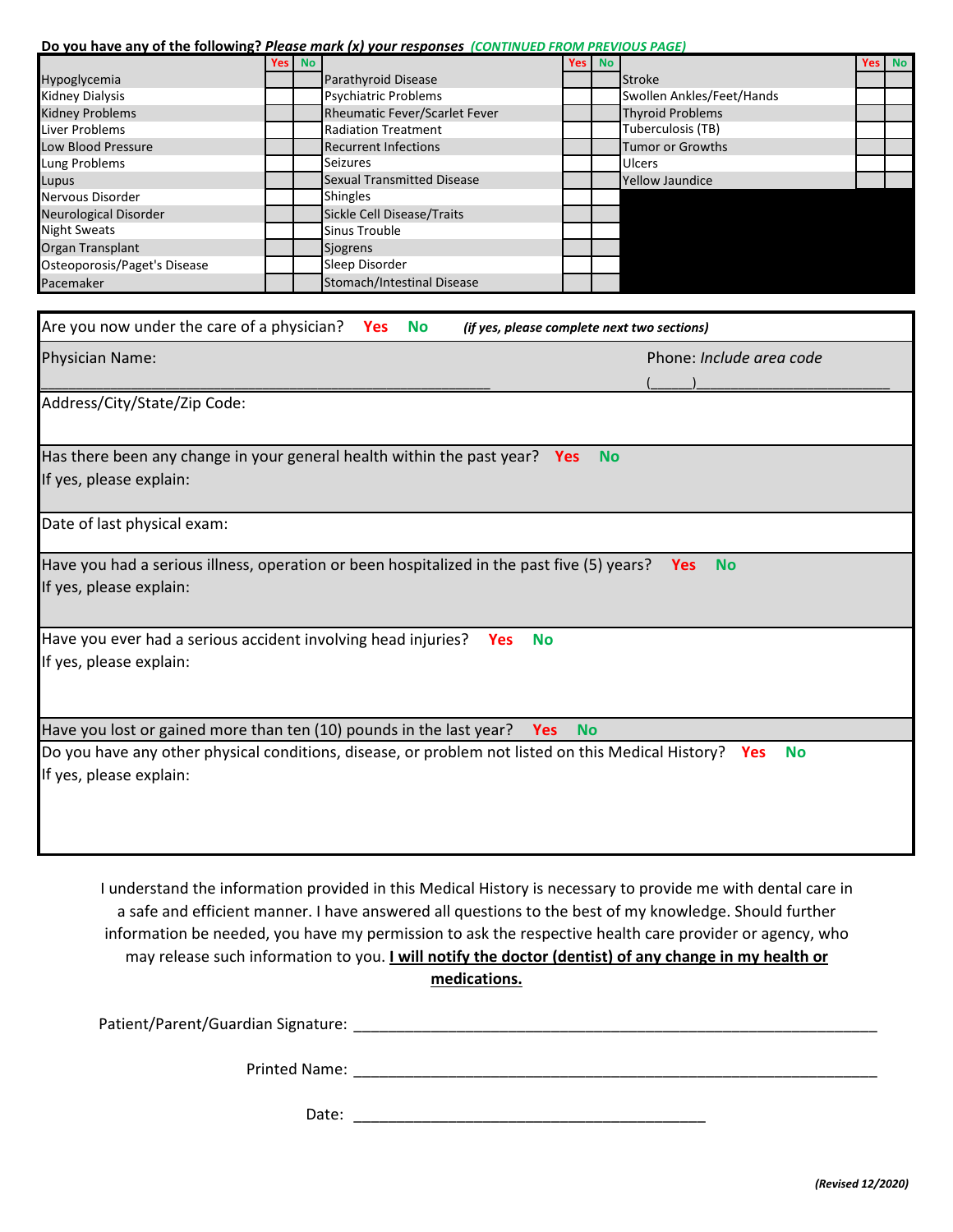

## **JACKSON FAMILY DENTISTRY DENTAL HISTORY**

#### WELCOME! So that we may provide you with the best possible care, please complete this dental history form. Thank you!

| Name                                                                                 |            |           |
|--------------------------------------------------------------------------------------|------------|-----------|
| What is the reason for your dental visit today?                                      |            |           |
| Have you been satisfied with your previous dental care?                              | <b>YES</b> | <b>NO</b> |
|                                                                                      |            |           |
| Last dental cleaning: ______________                                                 |            |           |
| How often do you brush your teeth? __________                                        |            |           |
| Type of bristles? (circle one) Soft<br>Medium<br>Hard                                |            |           |
| What other dental aids do you use? (Rubber tip, waterpick, Electric Toothbrush)      |            |           |
| Do you have any dental problems? (Please describe)                                   |            |           |
| Fair<br>Your current dental health is (circle one)<br>Good<br>Poor                   |            |           |
| 1 Do you require antibiotics before dental treatment?                                | <b>YES</b> | <b>NO</b> |
| 2 Would you like to keep all of your teeth all of your life?                         | <b>YES</b> | <b>NO</b> |
| 3 Are any of your teeth sensitive to hot, cold, sweets, biting, or chewing?          | <b>YES</b> | <b>NO</b> |
| 4 Do you frequently get cold sores, blisters, or any other oral lesions?             | <b>YES</b> | <b>NO</b> |
| 5 Have you noticed any mouth odors or bad tastes?                                    | <b>YES</b> | <b>NO</b> |
| 6 Do your gums bleed or hurt?                                                        | <b>YES</b> | <b>NO</b> |
| 7 Have your parents experienced gum disease or tooth loss?                           | <b>YES</b> | <b>NO</b> |
| 8 Have you noticed any loose teeth or change in your bite?                           | <b>YES</b> | <b>NO</b> |
| 9 Does food tend to become caught between your teeth?                                | <b>YES</b> | <b>NO</b> |
| 10 Do you clench or grind your teeth while awake or asleep?                          | <b>YES</b> | <b>NO</b> |
| 11 Do you hold foreign objects with your teeth? (pencils, pens, nails, finger nails) | <b>YES</b> | <b>NO</b> |
| 12 Do you have tired jaws, especially in the morning?                                | <b>YES</b> | <b>NO</b> |
| 13 Do you have any noticeable wear on your teeth?                                    | <b>YES</b> | <b>NO</b> |
| 14 Do you mouth breathe while awake or asleep?                                       | <b>YES</b> | <b>NO</b> |
| 15 Do you snore?                                                                     | <b>YES</b> | <b>NO</b> |
| 16 Have you ever had a problem or injury with your jaw joints?                       | <b>YES</b> | <b>NO</b> |
| 17 Does your bite feel uncomfortable or unusual?                                     | <b>YES</b> | <b>NO</b> |
| 18 Do you have any tenderness in either jaw joint or jaw muscles when you open       |            |           |
| wide, chew or talk?                                                                  | <b>YES</b> | <b>NO</b> |
| 19 Do you have frequent headaches?                                                   | <b>YES</b> | <b>NO</b> |
| If yes, please explain                                                               |            |           |
| 20 Do you ever have difficulty opening or closing your mouth?                        | <b>YES</b> | <b>NO</b> |
| 21 Have you ever had a bite plate or mouth guard?                                    | <b>YES</b> | <b>NO</b> |
| 22 Have you ever had your teeth ground or the bite adjusted?                         | <b>YES</b> | <b>NO</b> |
| 23 Have you ever had orthodontic treatment? (braces)                                 | <b>YES</b> | <b>NO</b> |
| 24 Have you ever had periodontal (gum) treatment?                                    | <b>YES</b> | <b>NO</b> |
| 25 Have you ever had oral surgery (extractions)?                                     | <b>YES</b> | <b>NO</b> |
| 26 Are you satisfied with the appearance of your teeth?                              | <b>YES</b> | <b>NO</b> |
| 27 If you could change your smile or mouth, what would you most like to change?      |            |           |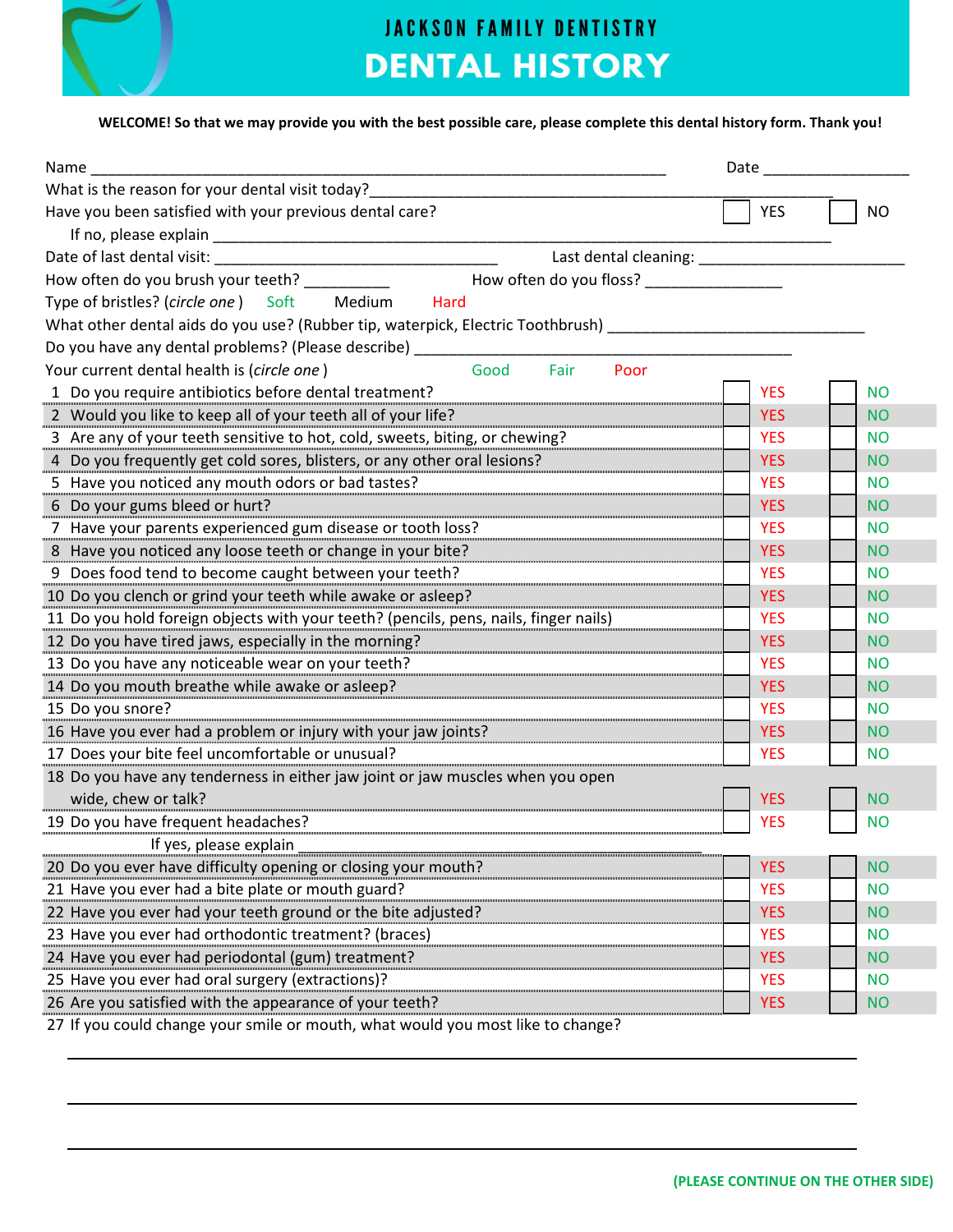| 29 Do you feel nervous about having dental treatment?                                   | <b>YES</b> | l NC |
|-----------------------------------------------------------------------------------------|------------|------|
| If yes, what is your biggest concern?                                                   |            |      |
| 30 Have you ever had an upsetting dental experience?                                    | YES        | INC  |
| If yes, please describe                                                                 |            |      |
| 31 Is there anything else about having dental treatment that you would like us to know? | <b>YES</b> | INC  |
| If yes, please describe                                                                 |            |      |

#### Note: Both doctors and patients are encouraged to discuss any and all relevant health issues prior to treatment.

I certify that I have read and understand the above and that the information given on this form and the Medical History are accurate. I understand the importance of a truthful health history and that my dentist and his/her staff will rely on this information for treating me. I acknowledge that my questions, if any, about inquiries set forth on the Dental and Medical History forms have been answered to my satisfaction. I will not hold my dentist, or any other member of his/her staff, responsible for any action they take or do not take because of errors or omissions that I have made in the completion of the Dental and Medical History forms.

Patient/Parent/Guardian Signature: \_\_\_\_\_\_\_\_\_\_\_\_\_\_\_\_\_\_\_\_\_\_\_\_\_\_\_\_\_\_\_\_\_\_\_\_\_\_\_\_\_\_\_\_\_\_\_\_\_\_\_\_\_\_\_\_\_\_\_\_\_\_\_\_

Printed Name: \_\_\_\_\_\_\_\_\_\_\_\_\_\_\_\_\_\_\_\_\_\_\_\_\_\_\_\_\_\_\_\_\_\_\_\_\_\_\_\_\_\_\_\_\_\_\_\_\_\_\_\_\_\_\_\_\_\_\_\_\_\_\_\_\_\_\_\_\_\_\_\_\_\_\_\_\_\_\_\_\_

Date: \_\_\_\_\_\_\_\_\_\_\_\_\_\_\_\_\_\_\_\_\_\_\_\_\_\_\_\_\_\_\_\_\_\_\_\_\_\_\_\_\_\_\_\_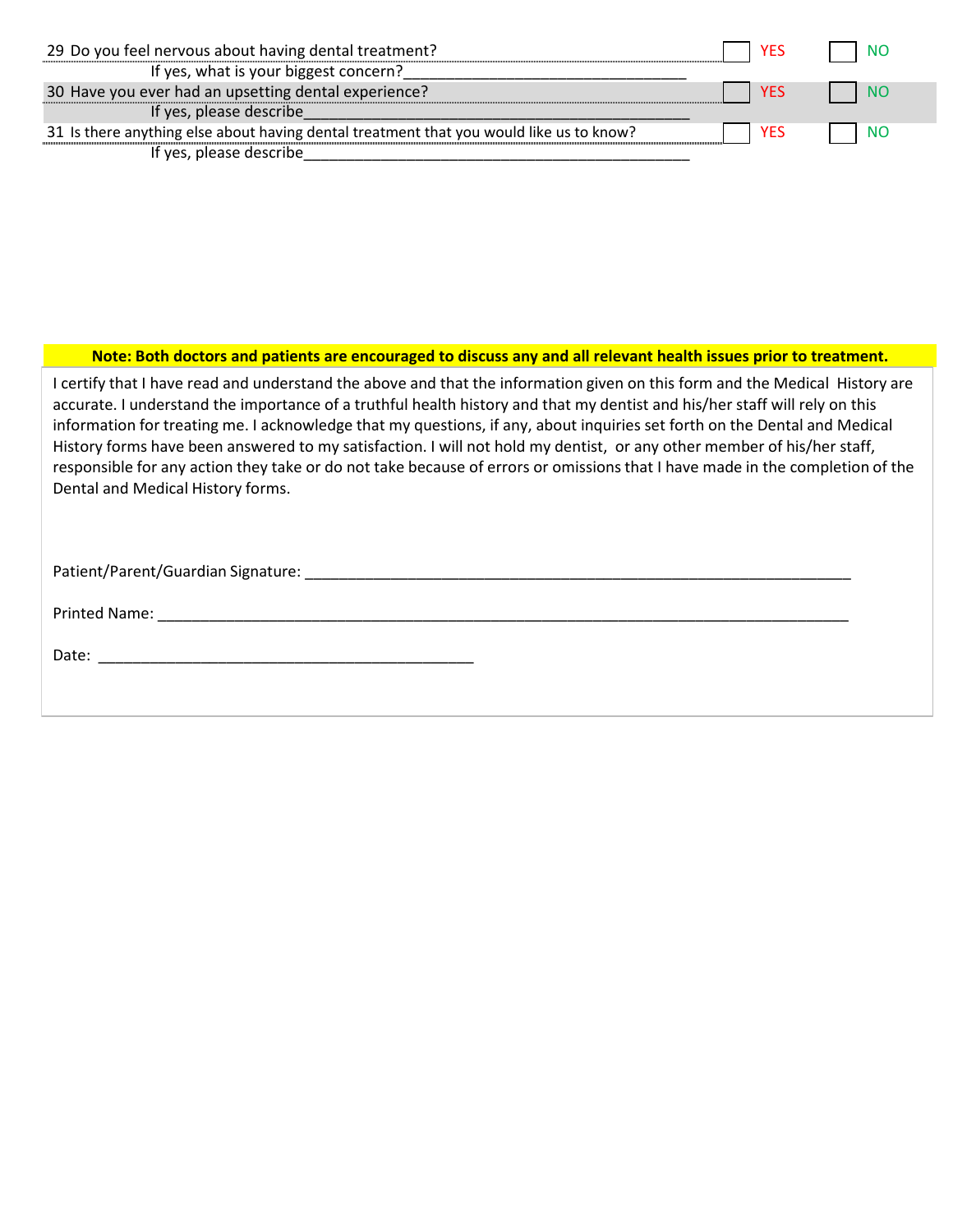

#### **Instructions**

Please fill out this form to appoint a personal representative to act on your behalf in discussing your dental health information and benefit coverage with Jackson Family Dentistry.

Your privacy is important to us. Please take a moment to provide the requested information about yourself and the person(s) you are designating to act on your behalf concerning your dental health. Once you return this completed, signed, and dated form to us, we can verify your request, adjust our records accordingly and speak to your personal representative.

I,(Patient Name)\_\_\_\_\_\_\_\_\_\_\_\_\_\_\_\_\_\_\_\_\_\_\_\_\_\_\_\_\_\_\_\_\_\_\_\_\_\_\_\_\_\_\_\_\_\_\_\_\_\_\_\_\_\_\_\_\_\_\_\_\_\_\_\_\_\_\_\_\_\_\_\_\_\_\_\_\_\_\_\_\_\_\_\_\_\_\_\_\_\_\_\_\_, do hereby grant permission for Jackson Family Dentistry to disclose my personal health information to the following personal representative(s): (spouse, sibling, parent, child, friend, etc.).

|                | <b>Representative's Name</b> | <b>Relationship to Patient</b> | <b>Contact Number</b> |
|----------------|------------------------------|--------------------------------|-----------------------|
| $\mathbf{1}$   |                              |                                |                       |
| $\overline{2}$ |                              |                                |                       |
| $\overline{3}$ |                              |                                |                       |
| $\overline{4}$ |                              |                                |                       |
| 5              |                              |                                |                       |
| 6              |                              |                                |                       |

**Information to be disclosed (please check all that apply):**

Appointment dates and times

Treatment plans and referrals

Financial and billing information

Any other pertinent dental health information related to treatment at this office

None of the above

I understand that this permission will remain in effect unless a written cancellation has been provided to Jackson Family Dentistry's Privacy **Official.**

\_\_\_\_\_\_\_\_\_\_\_\_\_\_\_\_\_\_\_\_\_\_\_\_\_\_\_\_\_\_\_\_\_\_\_\_\_\_\_\_\_\_\_\_\_\_\_\_\_\_\_\_\_\_\_\_\_\_\_\_\_\_\_\_\_\_\_\_\_\_\_\_\_\_\_ \_\_\_\_\_\_\_\_\_\_\_\_\_\_\_\_\_\_\_\_\_\_\_\_\_\_\_\_\_\_\_\_\_\_\_\_\_

\_\_\_\_\_\_\_\_\_\_\_\_\_\_\_\_\_\_\_\_\_\_\_\_\_\_\_\_\_\_\_\_\_\_\_\_\_\_\_\_\_\_\_\_\_\_\_\_\_\_\_\_\_\_\_\_\_\_\_\_\_\_\_\_\_\_\_\_\_\_\_\_\_\_\_ \_\_\_\_\_\_\_\_\_\_\_\_\_\_\_\_\_\_\_\_\_\_\_\_\_\_\_\_\_\_\_\_\_\_\_\_\_\_

Patient Signature (or Parent Signature if patient is a minor) Date

\_\_\_\_\_\_\_\_\_\_\_\_\_\_\_\_\_\_\_\_\_\_\_\_\_\_\_\_\_\_\_\_\_\_\_\_\_\_\_

Patient's Date of Birth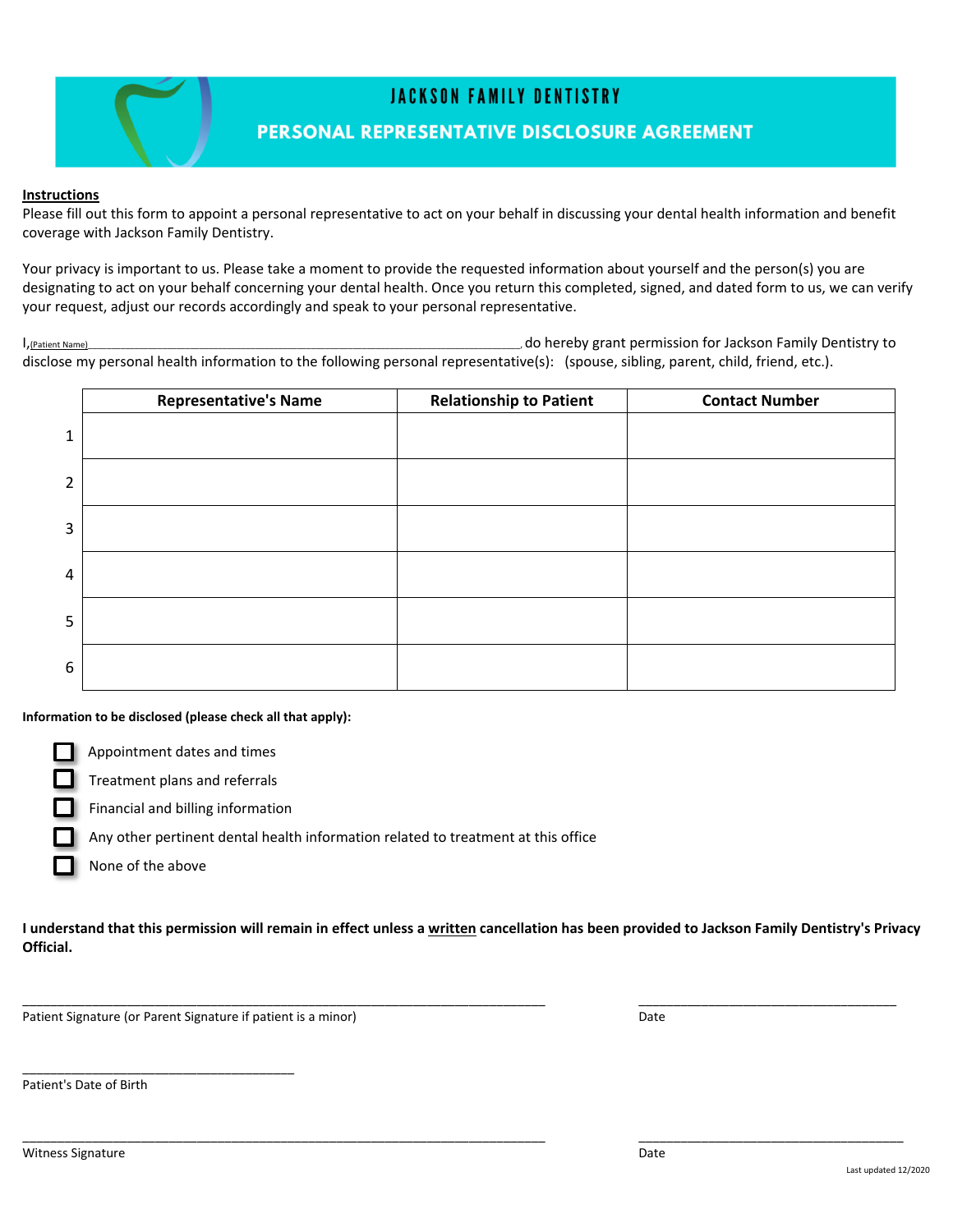

## **Notice of Privacy Practices**

### **THIS NOTICE DESCRIBES HOW HEALTH INFORMATION ABOUT YOU MAY BE USED AND DISCLOSED AND HOW YOU CAN GET ACCESS TO THIS INFORMATION.**

#### **PLEASE REVIEW IT CAREFULLY. THE PRIVACY OF YOUR HEALTH INFORMATION IS IMPORTANT TO US.**

#### **Our Legal Duty**

We are required by law to maintain the privacy of protected health information, provide individuals with notice of our legal duties and privacy practices with respect to protected health information, and notify affected individuals following a breach of unsecured protected health information. We must follow the privacy practices that are described in this Notice while it is in effect. This Notice takes effect 04/14/2003 and will remain in effect until we replace it.

We reserve the right to change our privacy practices and the terms of this Notice at any time, provided such changes are permitted by applicable law, and to make new Notice provisions effective for all protected health information that we maintain. When we make a significant change in our privacy practices, we will change this Notice and post the new Notice clearly and prominently at our practice location, and we will provide copies of the new Notice upon request.

You may request a copy of our Notice at any time. For more information about our privacy practices or additional copies of this Notice, please contact us using the information listed at the end of this Notice.

**\_\_\_\_\_\_\_\_\_\_\_\_\_\_\_\_\_\_\_\_\_\_\_\_\_\_\_\_\_\_\_\_\_\_\_\_\_\_\_\_\_\_\_\_\_\_\_\_\_\_\_\_\_\_\_\_\_\_\_\_\_\_\_\_\_\_\_\_\_\_\_\_\_\_\_\_\_\_\_\_\_\_\_\_\_\_\_\_\_\_\_\_\_\_\_\_\_\_\_\_\_\_\_\_\_\_\_\_\_\_\_\_\_\_\_\_\_\_\_\_\_\_\_\_**

#### **Uses and Disclosures of Health Information**

We may use and disclose your health information for different purposes, including treatment, payment, and health care operations. For each of these categories, we have provided a description and an example. Some information, such as HIV-related information, genetic information, alcohol and/or substance abuse records, and mental health records, may be entitled to special confidentiality protections under applicable state or federal law. We will abide by these special protections as they pertain to applicable cases involving these types of records.

**Treatment.** We may use and disclose your health information for your treatment. For example, we may disclose your health information to a specialist providing treatment to you.

Payment. We may use and disclose your health information to obtain reimbursement for the treatment and services you receive from us or another entity involved with your care. Payment activities include billing, collections, claims management, and determinations of eligibility and coverage to obtain payment from you, an insurance company, or another third party. For example, we may send claims to your dental health plan containing certain health information.

**Healthcare Operations.** We may use and disclose your health information in connection with our healthcare operations. For example, healthcare operations include quality assessment and improvement activities, conducting training programs, and licensing activities.

Individuals Involved in Your Care or Payment for Your Care. We may disclose your health information to your family or friends or any other individual identified by you when they are involved in your care or in the payment for your care. Additionally, we may disclose information about you to a patient representative. If a person has the authority by law to make health care decisions for you, we will treat that patient representative the same way we would treat you with respect to your health information.

**Disaster Relief:** We may use or disclose your health information to assist in disaster relief efforts.

**Required by Law:** We may use or disclose your health information when we are required to do so by law.

**Public Health Activities.** We may disclose your health information for public health activities, including disclosures to:

- Prevent or control disease, injury, or disability;
- Report child abuse or neglect;
- Report reactions to medications or problems with products or devices;
- Notify a person of a recall, repair, or replacement of products or devices;
- Notify a person who may have been exposed to a disease or condition; or
- Notify the appropriate government authority if we believe a patient has been the victim of abuse, neglect, or domestic violence.

**National Security:** We may disclose to military authorities the health information of Armed Forces personnel under certain circumstances. We may disclose to authorized federal officials health information required for lawful intelligence, counterintelligence, and other national security activities. We may disclose to correctional institution or law enforcement official having lawful custody of an inmate or patient's protected health information.

**Secretary of HHS.** We will disclose your health information to the Secretary of the U.S. Department of Health and Human Services when required to investigate or determine HIPAA compliance.

**Worker's Compensation.** We may disclose your PHI to the extent authorized by and to the extent necessary to comply with laws relating to worker's compensation or other similar programs established by law.

Law Enforcement. We may disclose your PHI for law enforcement purposes as permitted by HIPAA, as required by law, or in response to a subpoena or court order.

**Health Oversight Activities.** We may disclose your PHI to an oversight agency for activities authorized by law. These oversight activities include audits, investigations, inspections, and credentialing, as necessary for licensure and for the government to monitor the health care system, government programs, and compliance with civil rights laws.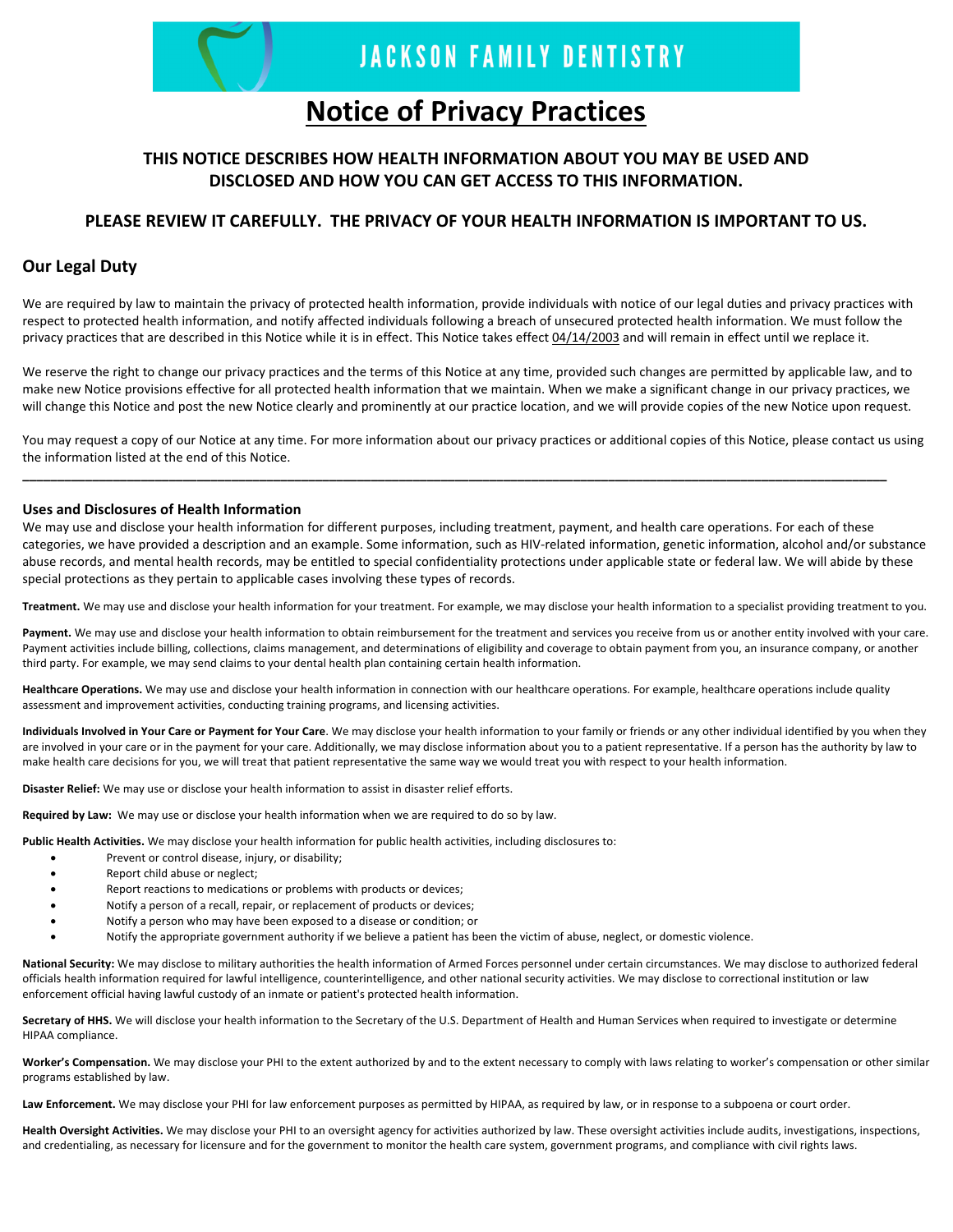**Judicial and Administrative Proceedings**. If you are involved in a lawsuit or a dispute, we may disclose your PHI in response to a court or administrative order. We may also disclose health information about you in response to a subpoena, discovery request, or other lawful process instituted by someone else involved in the dispute, but only if efforts have been made, either by the requesting party or us, to tell you about the request or to obtain an order protecting the information requested.

Research. We may disclose your PHI to researchers when their research has been approved by an institutional review board or privacy board that has reviewed the research proposal and established protocols to ensure the privacy of your information.

**Coroners, Medical Examiners, and Funeral Directors.** We may release your PHI to a coroner or medical examiner. This may be necessary, for example, to identify a deceased person or determine the cause of death. We may also disclose PHI to funeral directors consistent with applicable law to enable them to carry out their duties.

Fundraising. We may contact you to provide you with information about our sponsored activities, including fundraising programs, as permitted by applicable law. If you do not wish to receive such information from us, you may opt-out of receiving the communications.

**Appointment Reminders:** We may use or disclose your health information to provide you with appointment reminders (such as voicemail messages, postcards, text messages, or letters).

#### **Other Uses and Disclosures of PHI**

Your authorization is required, with a few exceptions, for disclosure of psychotherapy notes, use or disclosure of PHI for marketing, and for the sale of PHI. We will also obtain your written authorization before using or disclosing your PHI for purposes other than those provided for in this Notice (or as otherwise permitted or required by law). You may revoke an authorization in writing at any time. Upon receipt of the written revocation, we will stop using or disclosing your PHI, except to the extent that we have already taken action in reliance on the authorization.

\_\_\_\_\_\_\_\_\_\_\_\_\_\_\_\_\_\_\_\_\_\_\_\_\_\_\_\_\_\_\_\_\_\_\_\_\_\_\_\_\_\_\_\_\_\_\_\_\_\_\_\_\_\_\_\_\_\_\_\_\_\_\_\_\_\_\_\_\_\_\_\_\_\_\_\_\_\_\_\_\_\_\_\_\_\_\_\_\_\_\_\_\_\_\_\_\_\_\_\_\_\_\_\_\_\_\_\_\_\_\_\_\_\_\_\_\_\_\_\_\_\_\_\_\_\_\_\_\_\_

#### **Your Health Information Rights**

**Access:** You have the right to look at or get copies of your health information, with limited exceptions. You must make the request in writing. You may obtain a form to request access by using the contact information listed at the end of this Notice. You may also request access by sending us a letter to the address at the end of this Notice. If you request information that we maintain on paper, we may provide photocopies. If you request information that we maintain electronically, you have the right to an electronic copy. We will use the form and format you request if readily producible. We will charge you a reasonable cost-based fee for the cost of supplies and labor of copying and postage if you want copies mailed to you. Contact us using the information listed at the end of this Notice for an explanation of our fee structure.

If you are denied an access request, you have the right to have the denial reviewed in accordance with the requirements of applicable law.

**Disclosure Accounting:** With the exception of certain disclosures, you have the right to receive an accounting of disclosures of your health information in accordance with applicable laws and regulations. To request an accounting of your health information disclosures, you must submit your request in writing to the Privacy Official. If you request this accounting more than once in a 12-month period, we may charge you a reasonable, cost-based fee for responding to the additional requests.

**Right to Request a Restriction.** You have the right to request additional restrictions on our use or disclosure of your PHI by submitting a written request to the Privacy Official. Your written request must include (1) what information you want to limit, (2) whether you want to limit our use, disclosure, or both, and (3) to whom you want the limits to apply. We are not required to agree to your request except in the case where the disclosure is to a health plan for purposes of carrying out payment or health care operations, and the information pertains solely to a health care item or service for which you, or a person on your behalf (other than the health plan), has paid our practice in full.

**Alternative Communication:** You have the right to request that we communicate with you about your health information by alternative means or at alternative locations. You must make your request in writing. Your request must specify the alternative means or location, and provide a satisfactory explanation of how payments will be handled under the alternative means or location you request. We will accommodate all reasonable requests. However, if we are unable to contact you using the ways or locations you have requested, we may contact you using the information we have.

**Amendment:** You have the right to request that we amend your health information. Your request must be in writing, and it must explain why the information should be amended. We may deny your request under certain circumstances. If we agree to your request, we will amend your record(s) and notify you of such. If we deny your request for an amendment, we will provide you with a written explanation of why we denied it and explain your rights.

**Right to Notification of a Breach**. You will receive notifications of breaches of your unsecured protected health information as required by law.

**Electronic Notice:** You may receive a paper copy of this Notice upon request, even if you have agreed to receive this Notice electronically on our Web site or by electronic mail (e‐ mail).

#### **Questions and Complaints**

If you want more information about our privacy practices or have questions or concerns, please contact us.

If you are concerned that we may have violated your privacy rights, or if you disagree with a decision we made about access to your health information or in response to a request you made to amend or restrict the use or disclosure of your health information or to have us communicate with you by alternative means or at alternative locations, you may complain to us using the contact information listed at the end of this Notice. You also may submit a written complaint to the U.S. Department of Health and Human Services. We will provide you with the address to file your complaint with the U.S. Department of Health and Human Services upon request.

We support your right to the privacy of your health information. We will not retaliate in any way if you choose to file a complaint with us or with the U.S. Department of Health and Human Services.

| Our Privacy Officer: Tammie MacMullen, Manager                             |                     |  |
|----------------------------------------------------------------------------|---------------------|--|
| Telephone: (630) 963-6750                                                  | Fax: (630) 963-6761 |  |
| E-mail: Mail@JacksonFamilyDentistry.us or Tammie@JacksonFamilyDentistry.us |                     |  |
| Address: 2033 Ogden Avenue, Downers Grove, Illinois 60515                  |                     |  |
|                                                                            |                     |  |

**Last Updated: 12/22/2020**